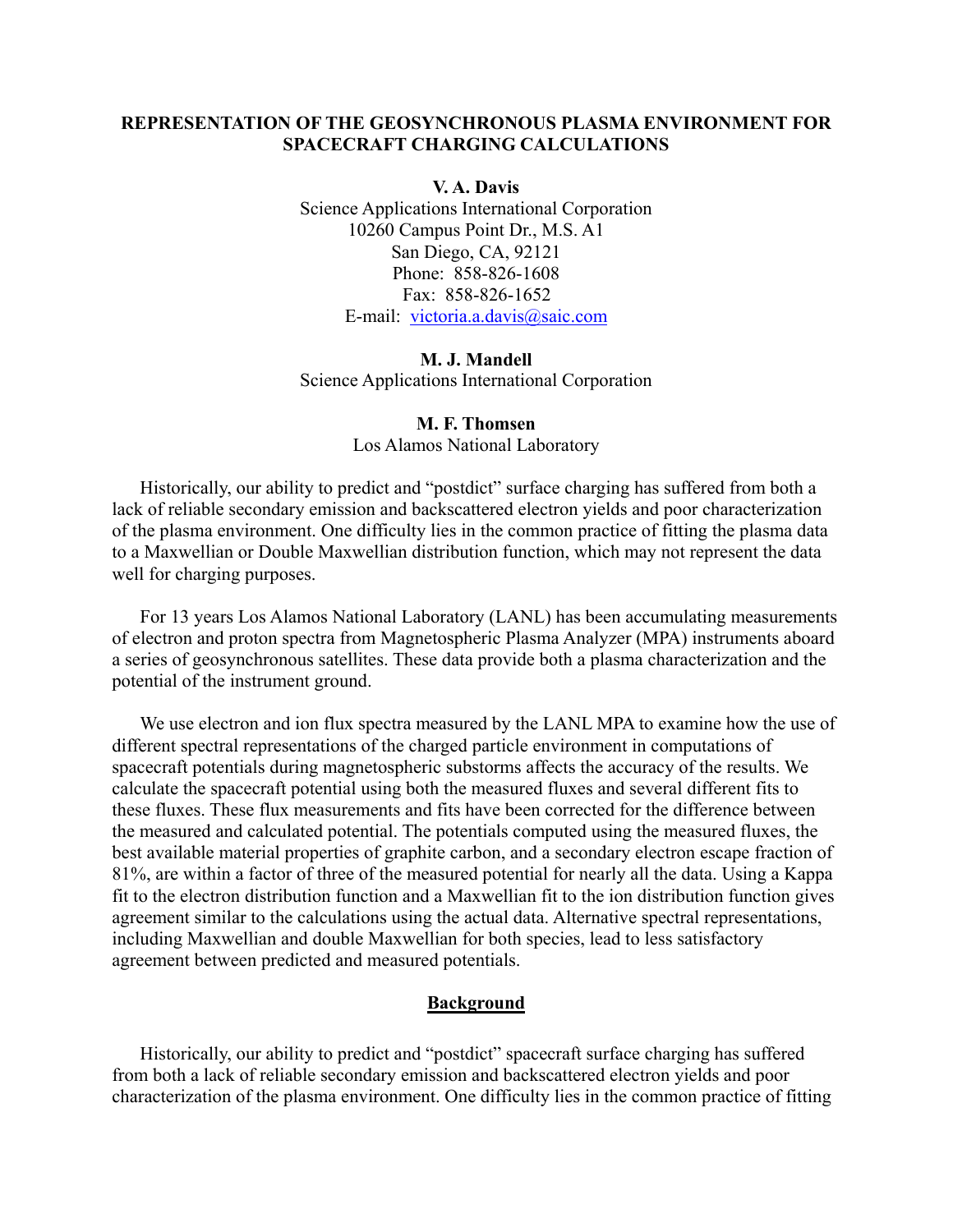the plasma data to a Maxwellian or Double Maxwellian distribution function, which may not represent the data well for charging purposes. We examine how the use of different spectral representations of the charged particle environment in computations of spacecraft potentials during magnetospheric substorms affects the accuracy of the calculations.

The approach is as follows:

- 1. Examine charging and non-charging, electron and ion fluxes to determine relevant spectral characteristics.
- 2. Compute net fluxes and correlate with potential.
- 3. Compare the measured potential with the potential computed from measured fluxes to validate the charging computation.
- 4. Determine the analytic representation that best preserves the charging characteristics.

# **Data**

For 13 years Los Alamos National Laboratory (LANL) has been accumulating measurements of electron and proton spectra from Magnetospheric Plasma Analyzer (MPA) instruments aboard a series of geosynchronous satellites.<sup>[1](#page-8-0)</sup> The MPA is a spherical section electrostatic analyzer. The MPA is mounted so that the spacecraft spin allows the instrument to view  $360^\circ$  in azimuth. These data provide both a plasma characterization and the potential of the instrument ground.<sup>[2](#page-8-1)</sup> We use electron and ion spectra measured by the LANL MPA and compare predictions with observed charging potentials. We focus on data taken by one MPA during eclipse periods in September 2001. This dataset has 973 measurements of charging to potentials ranging from 3 V to nearly 10 kV negative.

# **Fluxes**

In eclipse, the net charging flux to the spacecraft is the sum of the incident electron and ion fluxes and secondary and backscattered electron fluxes.<sup>[3](#page-8-2)</sup> The integral of the incident spectrum against the area-averaged yield functions gives the secondary and backscattered fluxes. Steadystate is established when the net charging flux is zero.

For a spacecraft charged to a surface potential of  $\phi$ , the net charging flux can be written as the difference between the net ion and electron fluxes, given by the following expressions:

Flux<sup>e</sup><sub>net</sub> = 
$$
\int_{0}^{\infty} F_e(E)[1 - \gamma Y_e(E) - B(E)]dE = \sum_{E > E_{min}} F_e(E)(1 - \gamma Y_e(E) - B(E))\Delta E
$$
 (1)  
\nFlux<sup>i</sup><sub>net</sub> =  $\int_{-\phi}^{\infty} F_i(E)[1 + \gamma Y_i(E)]dE = \sum_{E} F_i(E)(1 + \gamma Y_i(E))\Delta E$ 

 $F_e$  and  $F_i$  are the measured electron and ion fluxes respectively, the  $Y_e$  and  $Y_i$  are the areaaveraged secondary yields due to electron and ion flux respectively, B is the area-averaged backscattered yield, and  $\gamma$  is the fraction of low-energy electrons that escape. The electron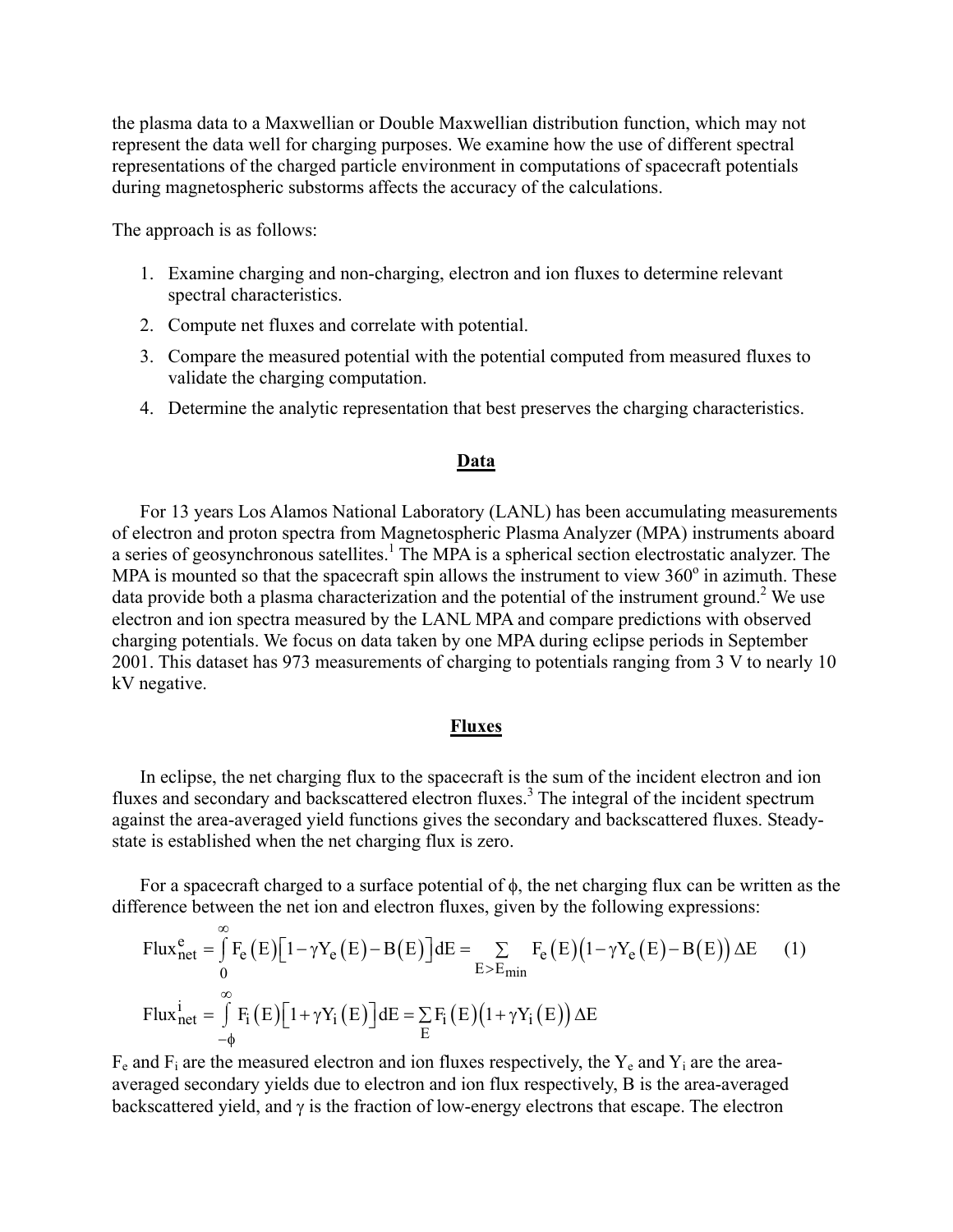minimum energy,  $E_{min}$ , used is the minimum of - $\phi/2$  and 30 eV. Many of the low-energy secondary electrons are trapped by electric fields due to differential potentials. The value of  $E_{min}$ is selected to remove these secondaries from the integral, while including some of the structure of the low energy portion of the spectrum in the non and low charging cases.

If we use graphite material properties to represent the area-averaged material and assume that all the secondary electrons escape, the measured potential as a function of the measured incident electron flux and the net electron flux, calculated according to Equation 1, appears as shown in Figure 1. This figure illustrates the difficulties of assuming that the potential is a function of either the incident electron flux or the net electron flux alone. While from the figure one could argue that there is a correlation between the potential and the average net electron flux, the net electron flux value does not provide a good prediction of the potential.



**Figure 1. Incident and net electron fluxes at all potentials. The quantity plotted is minus the flux.** 

The net electron and ion fluxes, computed under the above assumptions, appear in Figure 2. If the material properties were perfectly known and the spectrum perfectly measured, the sum of the net electron and ion fluxes, the net charging flux, would be zero. As, on the average, the net charging flux is about 10% of the incident electron flux and greater than the incident ion flux, these properties provide poor potential estimates. We also computed the net charging flux using different techniques to compute the integral and different strategies to compute  $E_{min}$ . The results do not vary significantly. We computed the net charging flux using the material properties of gold, Kapton, solar cells, and optical solar reflectors for all of the materials and got much larger net charging fluxes. However, as shown in Figure 3, the net charging flux computed using the properties of graphite can be made to fall near zero for most of the data, if a value of 0.81 for  $\gamma$  is assumed.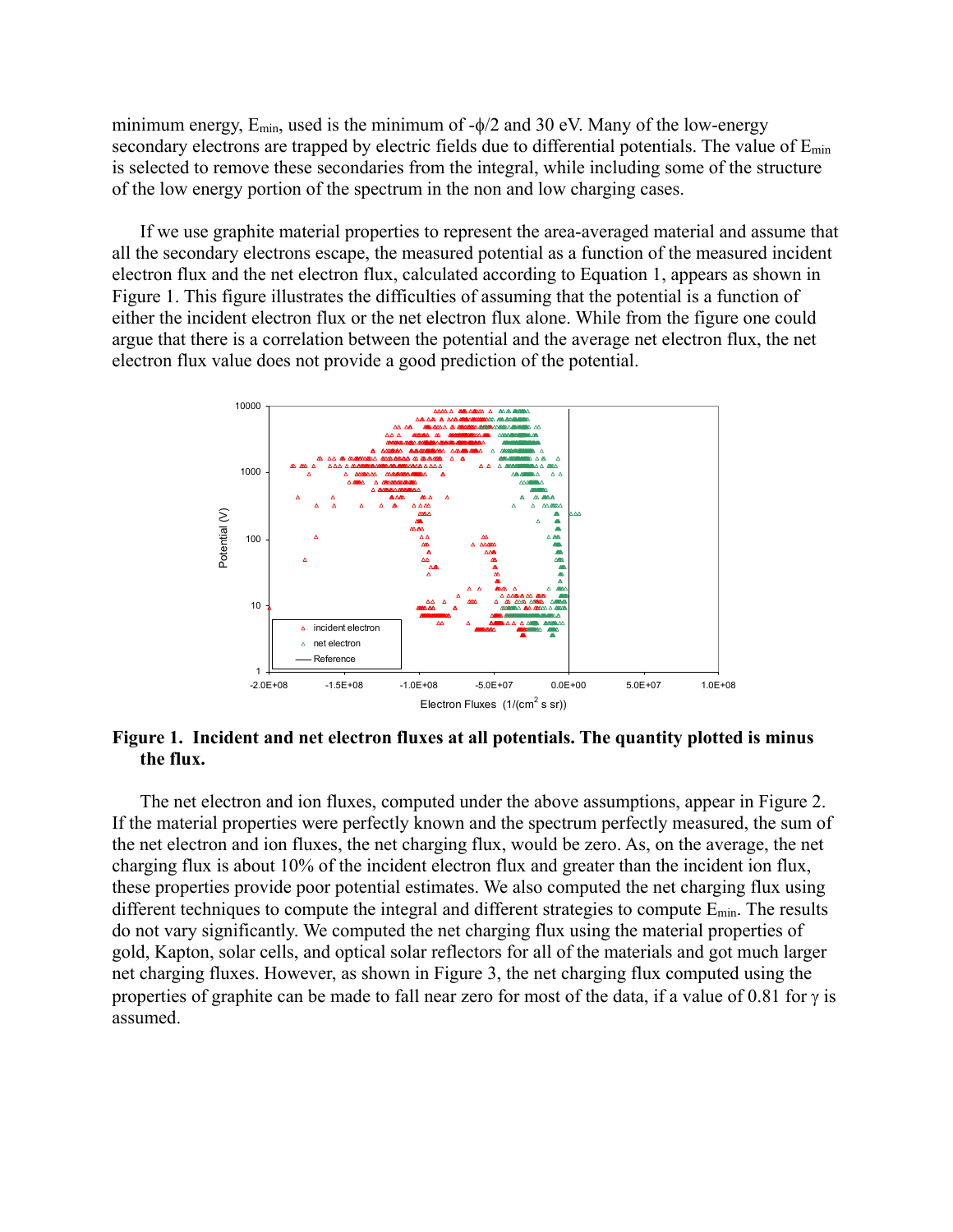

**Figure 2. Net ion and electron fluxes and their difference, the net charging flux. For the net electron flux, the quantity plotted is minus the flux. A complete flux spectrum, correct yield function, and proper accounting for suppression of secondaries by barriers would give a value of zero for all potentials.** 



**Figure 3. Net electron and ion fluxes and their sum, the net charging flux, assuming that only 81% of the electrons escape. For the net electron flux, the quantity plotted is minus the flux.**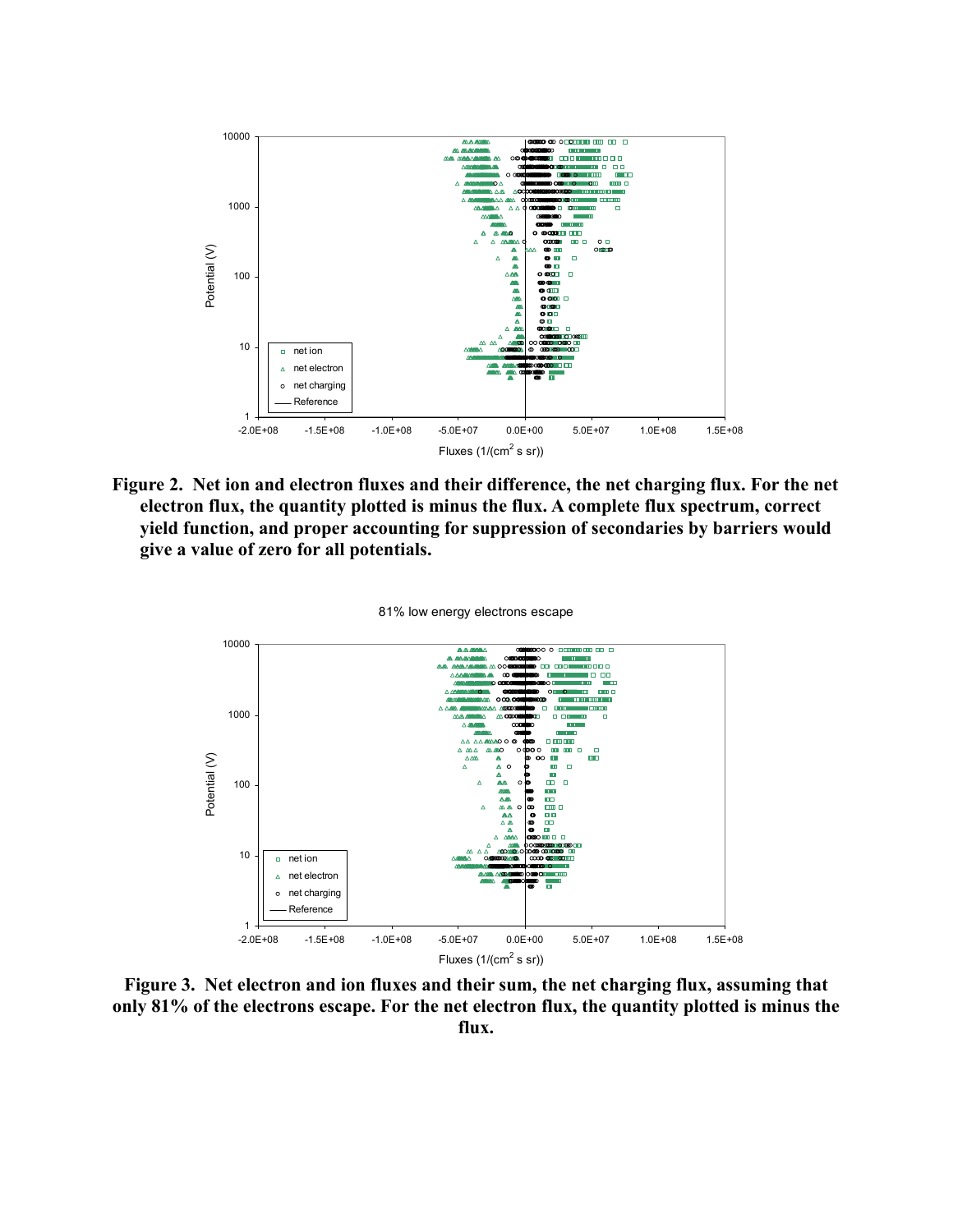## **Potential Computation**

The approach for the potential calculation using measured fluxes is as follows:

∞

- 1. Given the measured potential, use the measured spectra and Liouville's theorem to compute the ion and electron spectra at infinity.
- 2. Using the computed ion and electron spectra at infinity, determine the net charging flux (incident, secondaries, and backscattered) to the spacecraft as a function of the spacecraft chassis potential.
- 3. Search for a unique chassis potential between -1 V and -10,000 V at which the net charging flux magnitude is zero, or a minimum.
- 4. If the computed and measured potential are within experimental error of each other, the potential prediction technique is good.

The net charging flux in terms of the measured fluxes,  $F_e$  and  $F_i$ , the proposed potential,  $\phi'$ , and the measured potential,  $\phi_m$ , is given by

$$
F_{net}(\phi') = -\int_{\max(0,\phi_{m}-\phi')}^{\infty} dE_{m} \left(1 - \frac{\phi_{m} - \phi'}{E_{m}}\right) F_{e}(E_{m}) \left[1 - \gamma(\phi')Y_{e}(E_{m} - \phi_{m} + \phi') - B(E_{m} - \phi_{m} + \phi')\right]
$$
  
+ 
$$
\int_{-\phi_{m}}^{\infty} dE_{m} \left(1 + \frac{\phi_{m} - \phi'}{E_{m}}\right) F_{i}(E_{m}) \left[1 + \gamma(\phi')Y_{i}(E_{m} + \phi_{m} - \phi')\right]
$$
(2)

Figure 4 shows the potential computed using the measured fluxes and the best available material properties of graphite carbon, with a secondary electron escape fraction of 81%. The computed potential is within a factor of 1.5 of the measured potential for 66% of the data and within a factor of 3 for 87% of the data.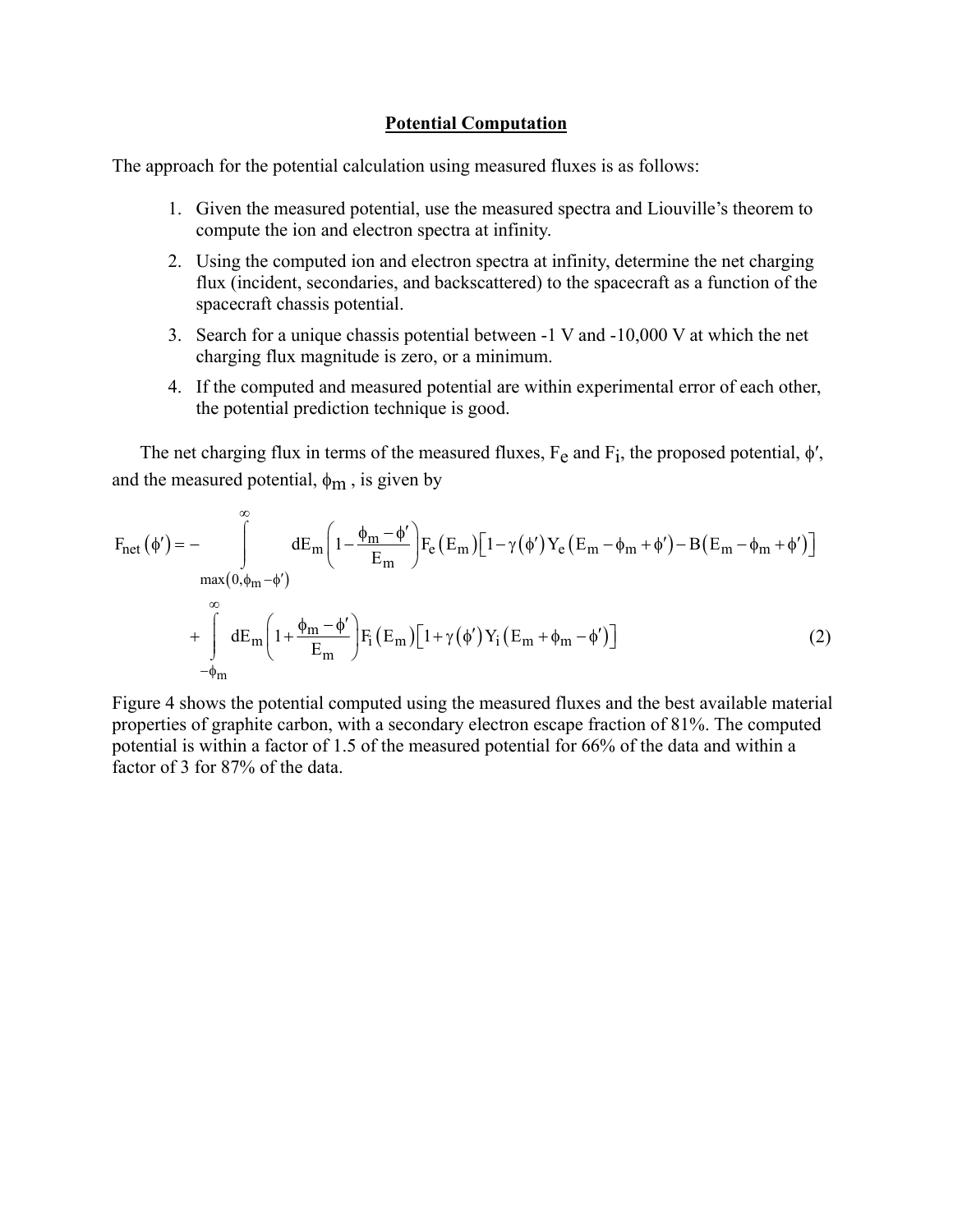

**Figure 4. Meaured potential as a function of the potential computed from the minimum in the net charging flux with 81% escape fraction.** 

# **Potentials Using Fit Fluxes**

The potentials can be computed using a fit to the measured fluxes as well as using the measured fluxes themselves. Several functions were tried. Those that work best are the traditional Maxwellian and double Maxwellian and the Kappa distribution. The Kappa distribution was selected for investigation as Christon, *et*  $a\overline{t}^4$  $a\overline{t}^4$  have shown that it provides a good fit to the quiescent plasma sheet environment at greater than  $12 \text{ R}_{\text{E}}$ . (Geosynchronous is at 6.6)  $R<sub>E</sub>$ .) The Kappa function has the shape of a Maxwellian at low energies and a power law at high energies, providing a high-energy tail to the distribution.

Flux<sup>Maxwellian</sup> (E) = 
$$
n \frac{e}{4\pi} \sqrt{\frac{1}{2\pi m e \theta} \frac{E}{\theta}} exp\left(-\frac{E}{\theta}\right)
$$
  
\nFlux<sup>DoubleMaxwellian</sup> (E) =  $en_1 \sqrt{\frac{1}{2\pi m e \theta_1}} \frac{E}{\theta_1} exp\left(-\frac{E}{\theta_1}\right) + en_2 \sqrt{\frac{1}{2\pi m e \theta_2}} \frac{E}{\theta_2} exp\left(-\frac{E}{\theta_2}\right)$  (3)  
\nFlux<sup>Kappa</sup> (E) =  $A E\left(1 + \frac{E}{\kappa E_0}\right)^{-\kappa - 1}$ 

The most accurate potential predictions, shown in Figure 5, were obtained using a Kappa function fit to the electron distribution and a Maxwellian function fit to the ion distribution. The potentials computed using the fit agree with the measured potentials about as well as the potentials computed using the measured fluxes directly. The computed potential is within a factor of 1.5 of the measured potential for 65% of the data and within a factor of 3 for 80% of the data. Alternative spectral representations, including Maxwellian or Kappa distributions for both species, led to less satisfactory agreement between predicted and measured potentials.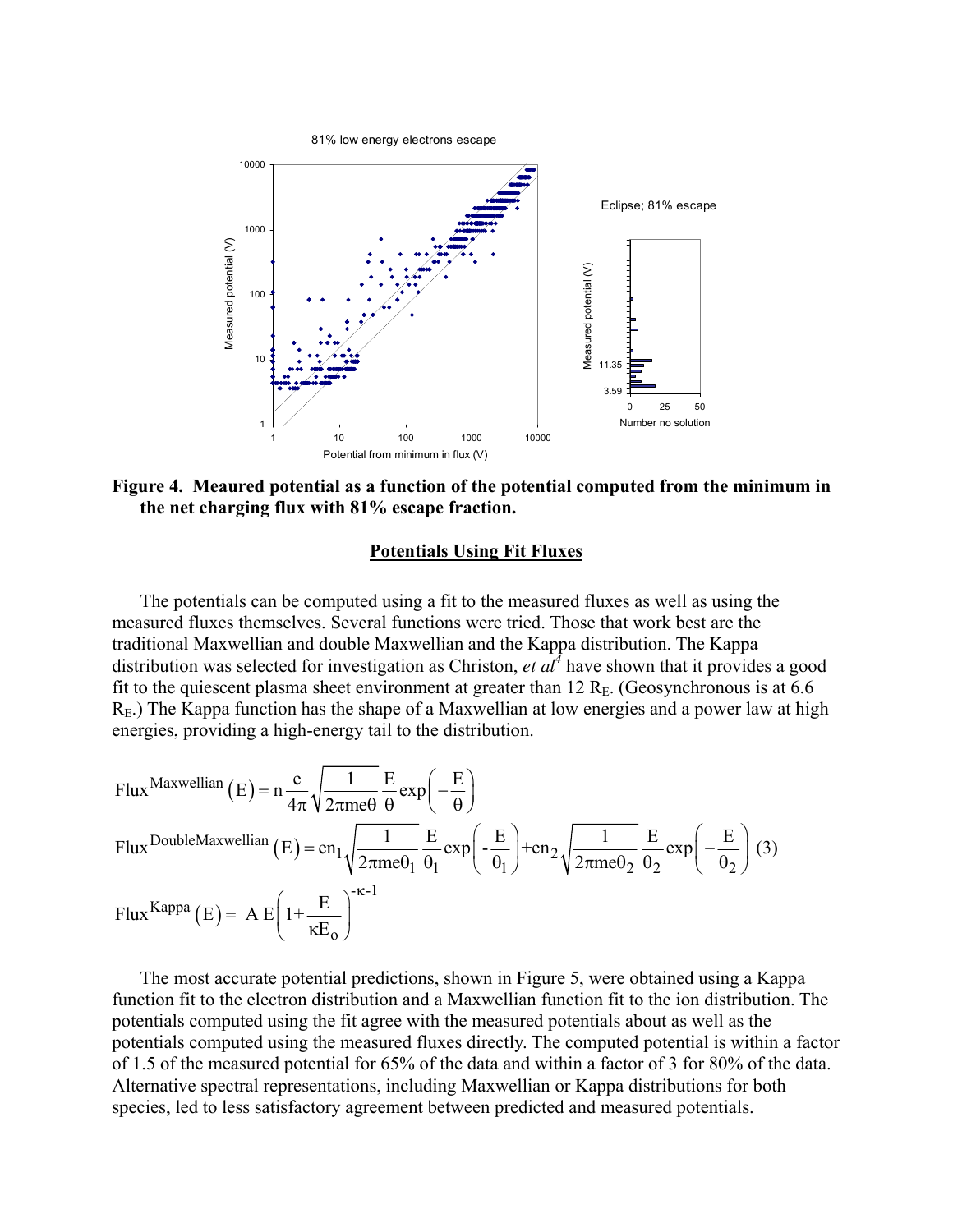The Kappa-Maxwellian fits often generate no potential solution between 30 and 300 V and sometimes predict high potentials for low measured-potential cases. These high-predicted potentials were examined. The automated fitting of the low temperature ion spectrum gives a high temperature Maxwellian due to the high weight of the wider higher potential bins. A smarter fitting procedure would give more accurate potential predictions.



**Figure 5. Measured potential computed from the minimum in the net charging flux, where the fluxes are computed from a Kappa fit to the electron flux and a Maxwellian fit to the ion flux.**

#### **Summary and Discussion**

The LANL dataset has proven to be a powerful tool for the investigation of spacecraft surface charging. The flux spectra provide adequate resolution and accuracy for "postdiction" spacecraft surface charging calculations.

Using the measured flux spectra, we determined that for this spacecraft, computing the fluxes using a set of material properties for graphite carbon and a low-energy secondary electron escape fraction of 81%, gives computed potentials consistent with measured values. The estimated potential is within a factor of 1.5 of the measured potential for 66% of the data and within a factor of 3 for 87% of the data. While this approach is valid for any spacecraft in eclipse, where geometric effects are less important, the specific material properties and secondary electron escape fraction are spacecraft-specific quantities.

It is necessary to include all the current components–incident electrons and ions, secondary electrons, backscattered electrons, and (in sunlight) photoelectrons–to accurately "postdict" chassis potentials from measured flux spectra.

Potential "postdictions" using a Kappa distribution to fit the incident electron flux spectrum and a Maxwellian distribution to fit the incident ion flux spectrum give results similar to "post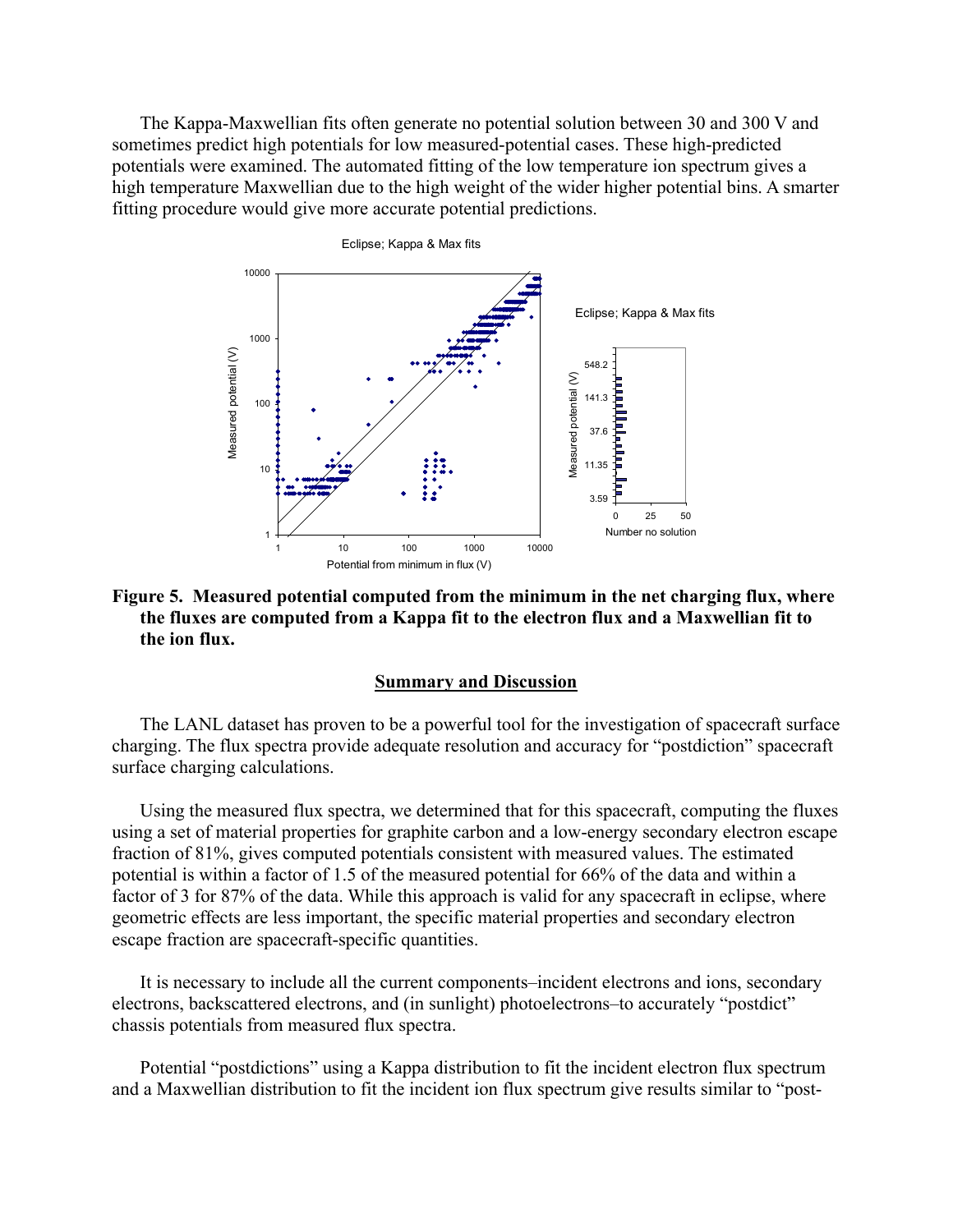dictions" using the measured flux spectra directly. We expect better results would be obtained if additional intelligence in the low energy portion of the flux spectrum was added to the ion flux fitting procedure. While the specific material properties and secondary electron escape fraction are spacecraft-specific, the conclusion regarding the best functional forms to use for the environment are appropriate to all geosynchronous spacecraft.

The difference between a Maxwellian distribution and a Kappa distribution is in the tail of the distribution. The Kappa distribution falls off more slowly with energy. The difference between the accuracy of results computed using the two types of fits is consistent with earlier work by Katz et al.<sup>[5](#page-8-4)</sup> in which it was shown that the form of the secondary yield in the high energy range is critical to the computation of spacecraft charging.

While this study has established that a Kappa distribution fit rather than a Maxwellian distribution fit to a known electron flux spectrum is preferred for spacecraft charging calculations, the question of the appropriate parameters to use for preflight predictions remains. A similar study using sunlit data and spacecraft geometric information would provide additional support for the results.

### **Acknowledgments**

Funding for this work was provided by the NASA Living With a Star/Space Environment Testbeds Program Element at Goddard Space Flight Center through the Space Environments and Effects (SEE) Program at the NASA/Marshall Space Flight Center.